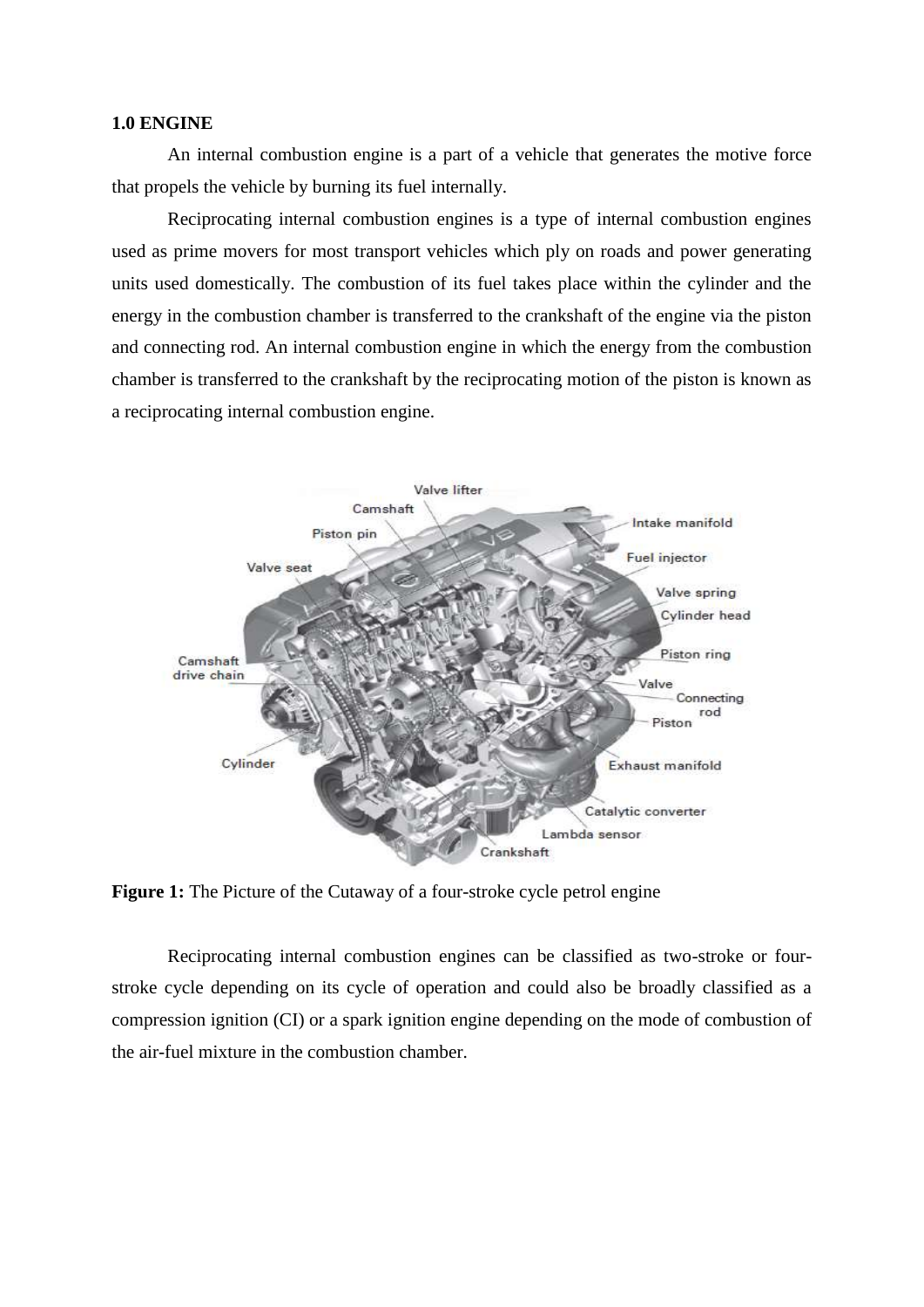

**Figure 2:** The Basic Operation of a Four-Stroke Cycle Engine

Piston is the reciprocating component of a cylinder bore with the main purpose of transferring the force from the expanding combusting gases to the crankshaft through the connecting rod or con rod as it is also referred to. The piston and its piston rings, form the combustion chamber with the cylinder head, sealing and preventing the combusting/combusted gases from escaping into the crankcase. At ignition of the air-fuel mixture, the combusting gases expand exerting pressure on the piston crown which is transferred to the rotating crankshaft through the piston pin and the connecting rod. In a twostroke engine, the piston plays the role of a gas exchange control mechanism (valve).

## **1.1 MATERIALS FOR ENGINE PARTS**

| <b>Table 1:</b> Materials for Engine Parts |  |
|--------------------------------------------|--|
|--------------------------------------------|--|

| <b>Part Name</b>      | <b>Material</b>                                                    |
|-----------------------|--------------------------------------------------------------------|
| <b>Cylinder block</b> | Gray cast iron, compact graphite cast iron, cast Al alloy Al-Si-   |
|                       | Cu-Mg alloy or cast iron with metals for better strength and       |
|                       | wear resistance like Mo, Cr, Ni etc.                               |
| <b>Piston</b>         | Gray cast iron, cast steel, spheroidized graphite cast iron, alloy |
|                       | cast iron, Aluminium alloy etc.                                    |
| <b>Piston ring</b>    | Spring steel and stainless steel, Chilled cast iron, Cr-Mo steel,  |
| <b>Camshaft</b>       | iron base sintered metal                                           |
| <b>Valve</b>          | Heat-resistive steel, Ti alloy, SiC ceramics                       |
| <b>Valve seat</b>     | Iron base sintered metal, cast iron                                |
| <b>Valve spring</b>   | Spring steel, music wire                                           |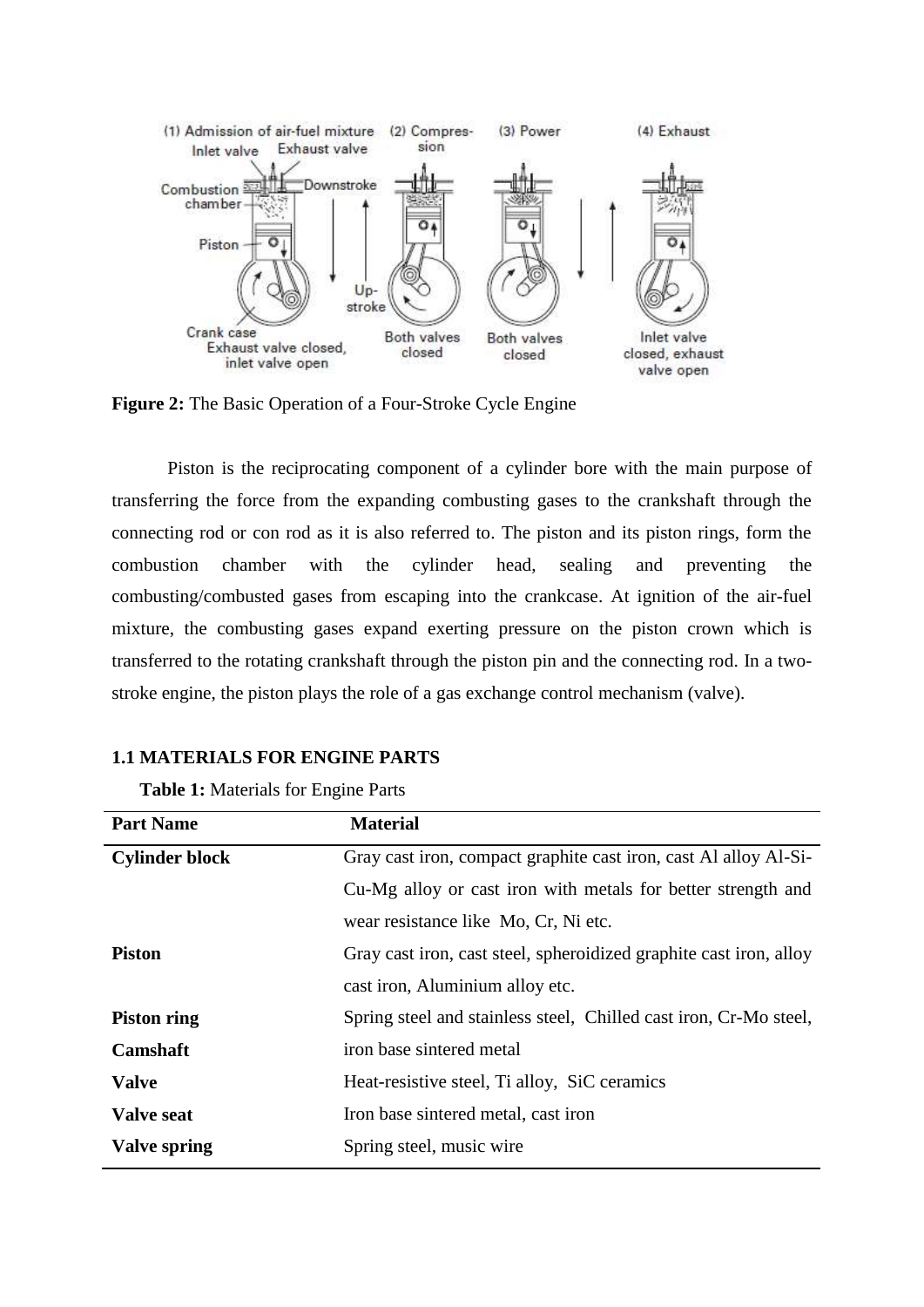| Nodular cast iron, Si-Cr steel, stainless steel<br>Piston pin                           |  |
|-----------------------------------------------------------------------------------------|--|
| Carbon steel, iron base sintered metal, micro-alloyed steel,<br><b>Connecting rod</b>   |  |
| spheroidized graphite cast iron                                                         |  |
| <b>Turbo charger</b><br>Niresist cast iron, cast stainless steel, superalloy            |  |
| <b>Exhaust manifold</b><br>High-Si cast iron, niresist cast iron, cast stainless steel, |  |
| stainless steel tube and sheet                                                          |  |
| Al-Si-Sn and Cu-Pb alloys<br><b>Plain bearing</b>                                       |  |
| Catalyst<br>Pt-Pd-Rh alloy                                                              |  |

## **2.0 CYLINDER BLOCK**

The engine cylinder block is the main framework of a vehicle's engine which supports and holds other engine components. The cylinder block could come detached from the crankcase (assembled) (as seen in air- cooled engines) or integrated with the crankcase (integral) (as seen in water cooled engines) as shown in figures (3a) and (3b) respectively.



**Figure 3(a)**:Air-cooled engine block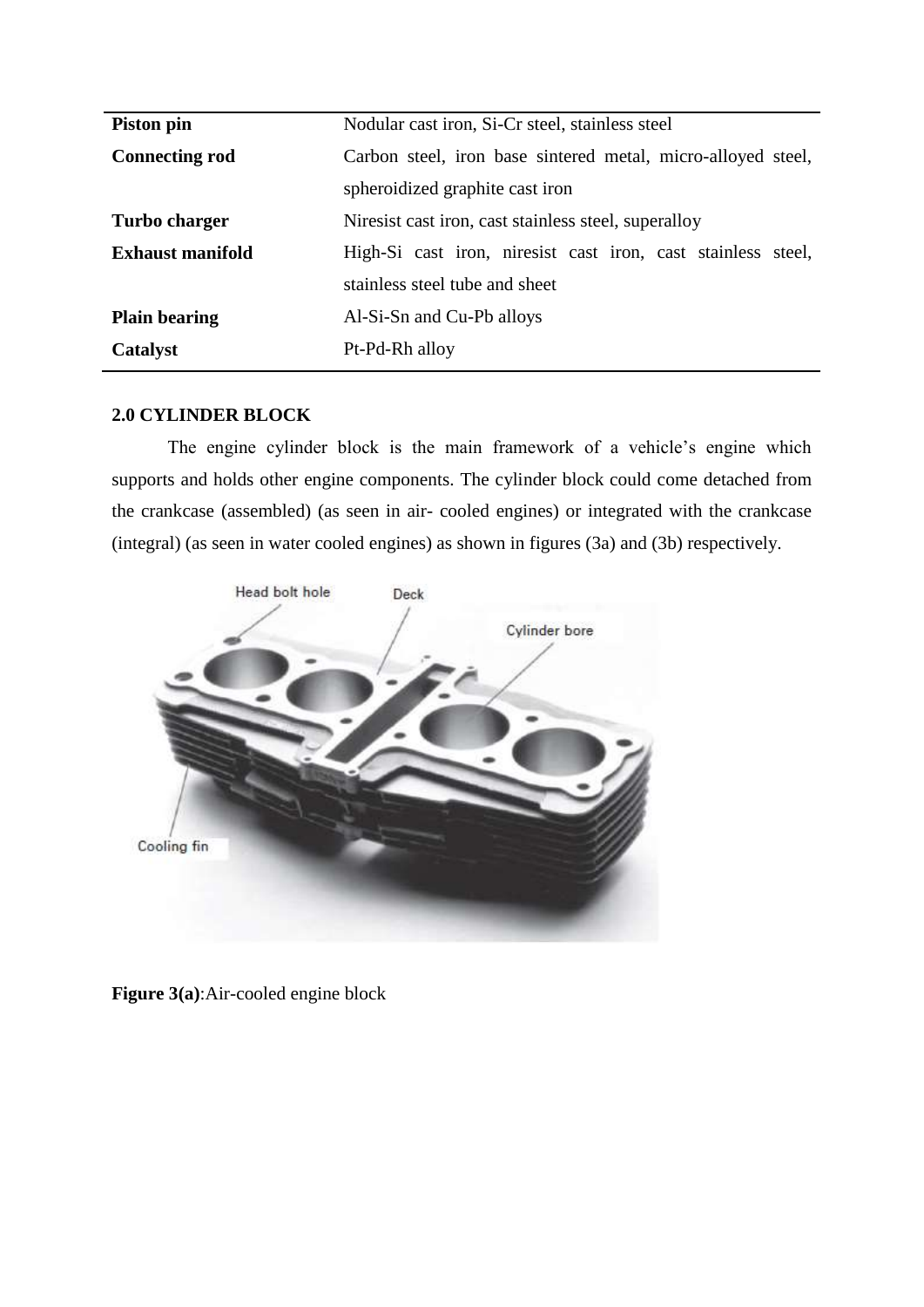

**Figure 3(b):** A cast iron cylinder block integrated with the crankcase

## **2.1 THE FUNCTION OF A CYLINDER BLOCK**

The function and operation of an engine cylinder is summarized with the chart in figure 4.



**Figure 4:** Functions of an engine cylinder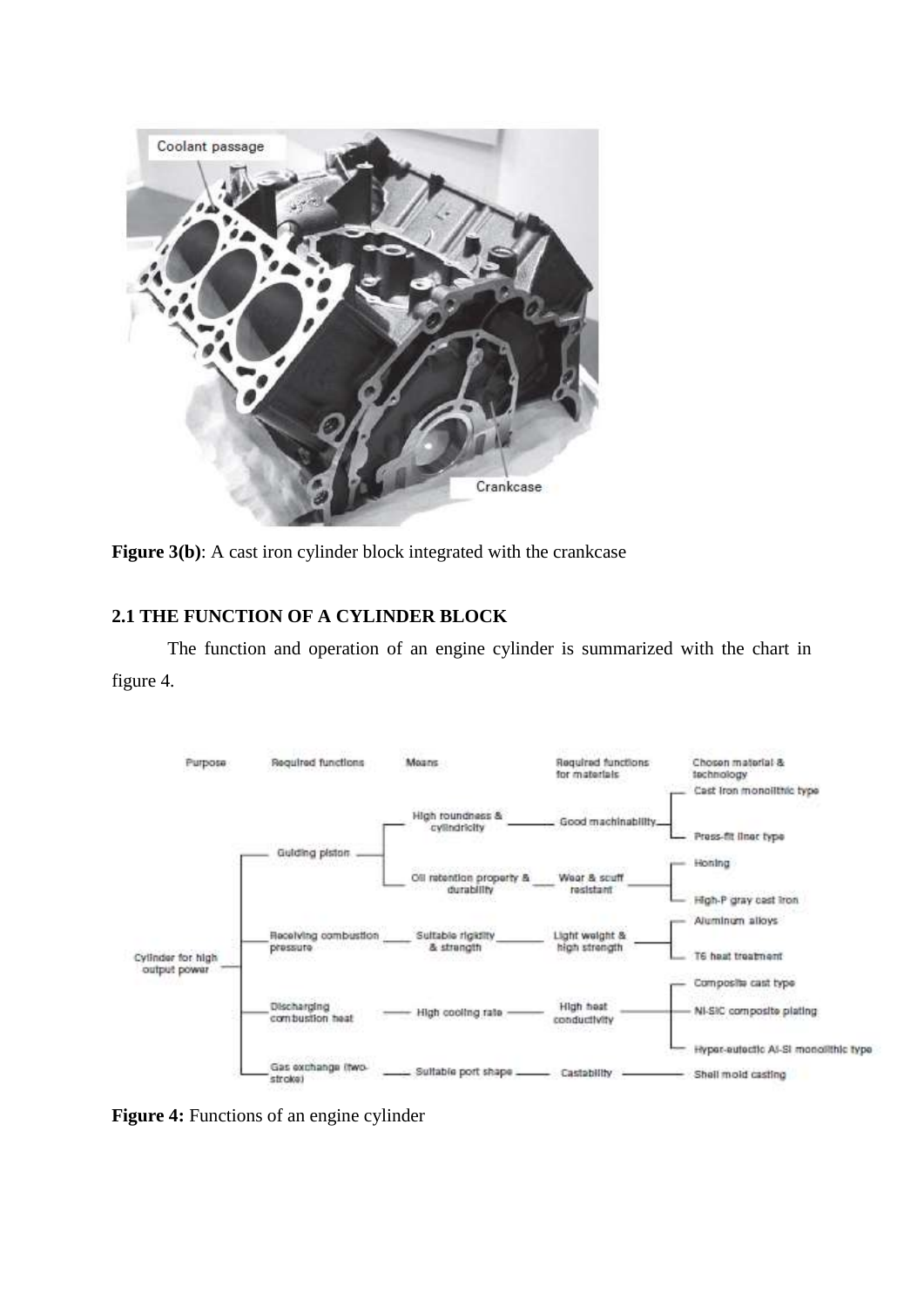To minimize the wear at the top-dead-center region of the cylinder (which is as a result of insufficient oil film at the point), and scratch along the direction of travel of the piston, the engine cylinder is required to maintain accurate roundness and straightness in a tolerance order of micro-meters (μm) during operation. The wear on the cylinder walls as a result of the scratch along the direction of piston travel leads to increased blow-by and oil consumption.

Generation of higher power output from an engine translates to generation of more heat in the engine and this requires a higher cooling unit/system compared to a lower power output engine. While the cooling of an engine could be done with air or water, the air cooled engines come with simpler designs compared to the water cooled engines due to the absence of water passages in the engine block.

The use of air-cooled engines in automotive engines have been observed to be less efficient with increase in engine power output requirement and this has resulted in the switch of most automotive engines to water cooled engines. In summary, it could be said that the required cooling level of an engine determines the structure of its cylinder.

The chart in figure 5 shows the different types of cylinder block structures.



**Figure 5:** Bore design in engine blocks